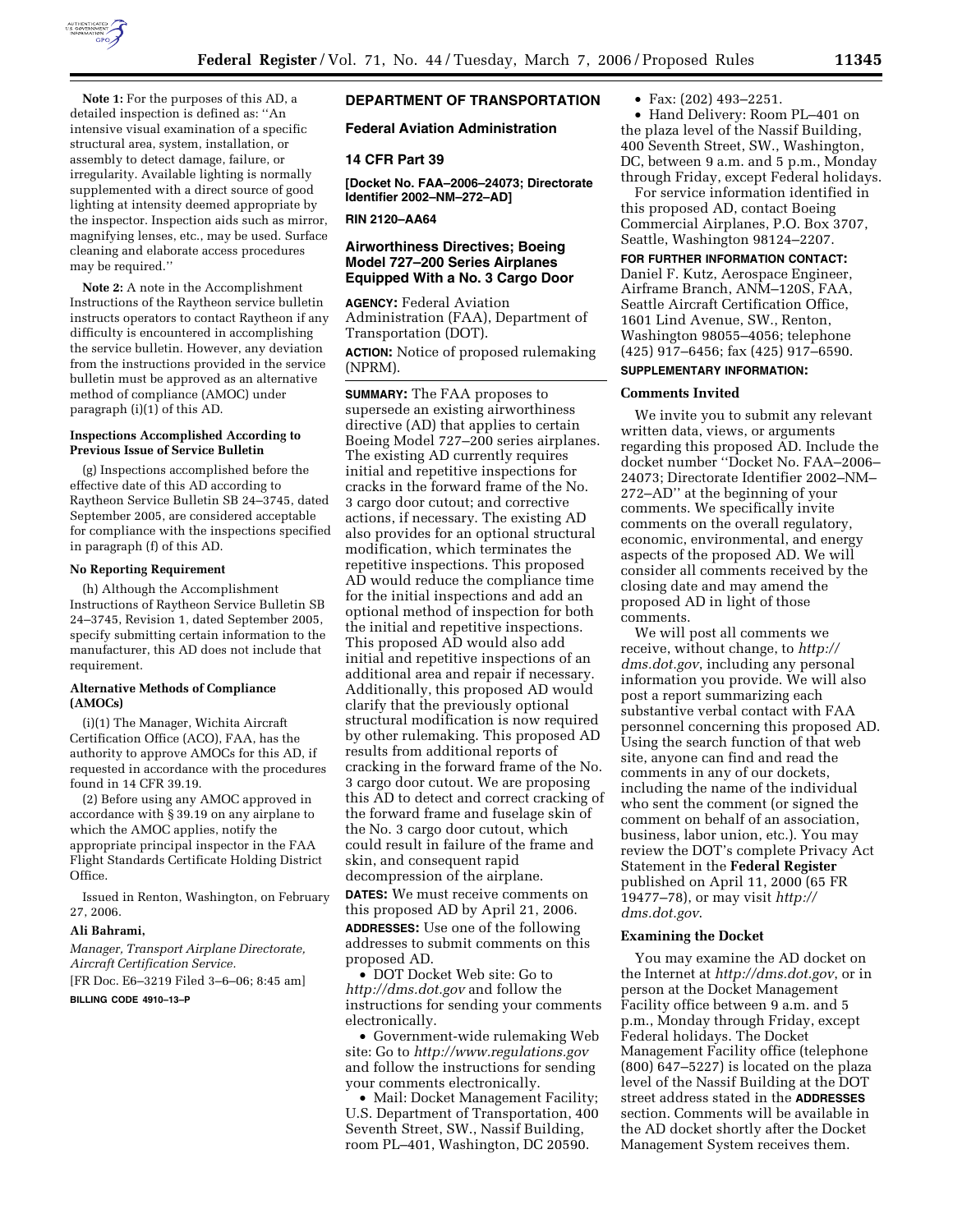## **Discussion**

On August 10, 1987, we issued AD 86–17–05 R1, amendment 39–5714 (52 FR 32534, August 28, 1987), for certain Boeing Model 727–200 series airplanes. AD 86–17–05 R1 requires initial and repetitive visual inspections of the forward frame of the No. 3 cargo door cutout for cracks, and repair of any crack detected. That AD also provides for optional structural modification of uncracked frames, which terminates the repetitive inspections.

# **Actions Since Existing AD Was Issued**

Since we issued AD 86–17–05 R1, we have received reports indicating that the frame of the No. 3 cargo door cutout was severed on two Model 727–200 series airplanes. Both airplanes had accumulated approximately 24,500 total flight cycles (*i.e.*, approximately 4,800 flight cycles fewer than the threshold specified in AD 86–17–05 R1 for the initial inspection of the frame.) We have determined that this damage was a result of fatigue cracking. Cracking of the forward frame of the No. 3 cargo door cutout, if not corrected, can result in failure of the forward frame of the No. 3 cargo door cutout and consequent rapid decompression of the airplane.

### **Other Relevant Rulemaking**

Also since the issuance of AD 86–17– 05 R1, we issued AD 90–06–09, amendment 39–6488 (55 FR 8370, March 7, 1990), for certain Boeing Model 727 series airplanes. That AD requires certain structural modifications including a frame reinforcement preventative modification of the forward frame of the No. 3 cargo door cutout. Boeing Alert Service Bulletin 727– 53A0169, Revision 1, dated March 28, 1986; Revision 2, dated May 23, 1986; Revision 3, dated June 11, 1987; and Revision 4, dated January 21, 1989; are referenced in Boeing Document D6– 54860, Revision C, dated December 11, 1989 (which is referenced as the appropriate source of service information for accomplishing the structural modifications in AD 90–06– 09) as acceptable sources of service information for accomplishing the frame reinforcement preventative modification of the forward frame of the No. 3 cargo door cutout. Doing the frame reinforcement preventative modification of the forward frame of the No. 3 cargo door cutout, as required by paragraph A. of AD 90–06–09, terminates the repetitive inspections required by this proposed AD.

## **Relevant Service Information**

We have reviewed Boeing Service Bulletins 727–53A0169, Revision 5,

dated November 2, 1989; and Revision 6, dated September 28, 2002. The service bulletins describe procedures for an initial penetrant or visual inspection of the forward and aft sides of the forward frame of the No. 3 cargo door cutout, including a portion of the exterior skin, frame web, and inner flanges, to find cracking; and related investigative and corrective actions, if necessary. The related investigative actions include performing repetitive inspecting if no crack is found and following repair of any crack that is found. The corrective actions include contacting Boeing for repair instructions for any crack found in the skin and certain cracks found in the frame; replacing any cracked segment of the frame with a new or serviceable segment, or repairing any crack found in the frame and reporting certain information to Boeing following the repair; and inspections for repairs made previously. The service bulletin also describes procedures for a frame reinforcement preventative modification of the forward frame of the No. 3 cargo door cutout that would eliminate the need for the repetitive inspections. Accomplishing the actions specified in the service information is intended to adequately address the unsafe condition.

# **FAA's Determination and Requirements of the Proposed AD**

The unsafe condition described previously is likely to exist or develop on other airplanes of the same type design. We are proposing to supersede AD 86–17–05 R1. This proposed AD would continue to require initial and repetitive inspections to find cracking in the forward frame of the No. 3 cargo door cutout; and corrective actions, if necessary. This proposed AD would reduce the compliance time for the initial inspections and add an optional method of inspection for both the initial and repetitive inspections. This proposed AD would also add an initial and repetitive inspections of an additional inspection area, and repair if necessary. Additionally, this proposed AD would clarify that the previously optional structural modification is now required by other rulemaking. This proposed AD would also require you to use the service information described previously to perform these actions, except as discussed under ''Differences Between the Proposed AD and Service Information.''

# **Differences Between the Proposed AD and Service Information**

The service bulletin specifies that you may contact the manufacturer for

instructions on how to repair certain conditions, but this proposed AD would require repairing those conditions in one of the following ways:

• Using a method that we approve; or

• Using data that meet the certification basis of the airplane, and that have been approved by an Authorized Representative for the Boeing Commercial Airplanes Delegation Option Authorization Organization whom we have authorized to make those findings.

Boeing Service Bulletin 727– 53A0169, Revision 6, dated September 28, 2002, only specifies a ''visual inspection'' (in addition to the penetrant inspection) for cracking of the forward frame of the No. 3 cargo door cutout. We have determined that the procedures for this inspection in the service bulletin should be described as a ''detailed inspection.'' We have included Note 1 in this AD to define this type of inspection.

Additionally, the service bulletin describes procedures for accomplishing a structural modification that would terminate the repetitive inspections also described in that service bulletin. The service bulletin recommends accomplishing the structural modification prior to an airplane accumulating 60,000 total flight cycles. We have determined that this proposed AD should not contain a requirement for that terminating structural modification, because we have previously issued AD 90–06–09, which currently requires that structural modification for the affected airplanes.

Although the Accomplishment Instructions of the service bulletin describe procedures for submitting inspection findings to Boeing, we are not requiring that action in this proposed AD.

## **Clarification of Items Referenced in the Service Bulletin**

Paragraph 3.B.7.c. of the Accomplishment Instructions and Step 1 of Figure 2 of Boeing Service Bulletin 727–53A0169, Revision 6, dated September 28, 2002, refer to ''Detail 1'' and ''Detail 2.'' However, in the drawing portion of Figure 2, those details are labeled ''Detail A'' and Detail ''B.'' Therefore, when instructed to refer to Detail 1 of Figure 2, operators should refer to Detail A; when instructed to refer to Detail 2 of Figure 2, operators should refer to Detail B. We have learned that Boeing intends to publish an information notice to inform operators of this issue.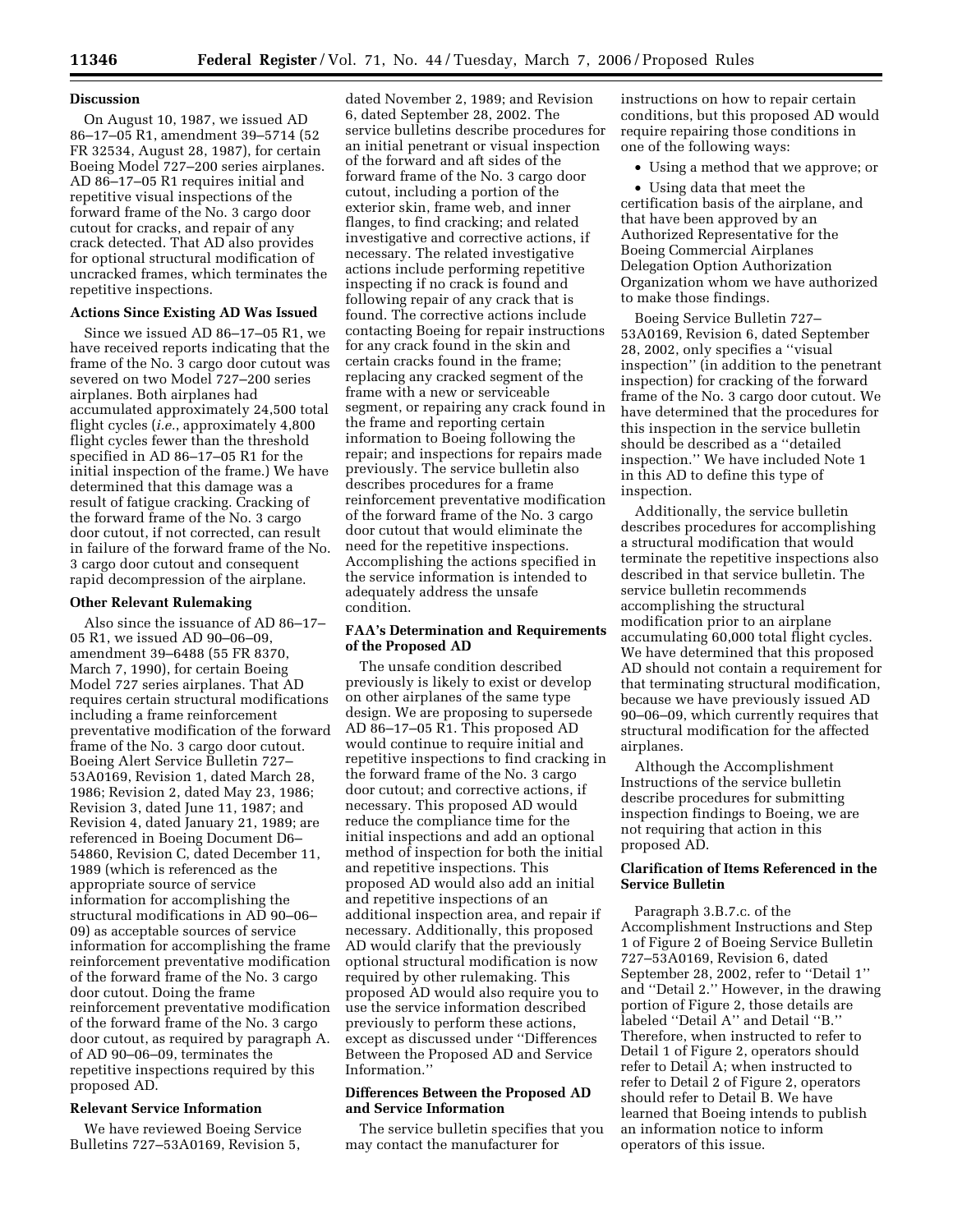## **Changes to Existing AD**

This proposed AD would retain the requirements of AD 86–17–05 R1 (including the requirements of AD 86– 17–05). Since AD 86–17–05 R1 was issued, the AD format has been revised, and certain paragraphs have been rearranged. As a result, the corresponding paragraph identifiers have changed in this proposed AD, as listed in the following table:

# REVISED PARAGRAPH IDENTIFIERS

| Requirement in AD<br>86-17-05 R1 | Corresponding re-<br>quirement in this<br>proposed AD |
|----------------------------------|-------------------------------------------------------|
| Paragraph A                      | Paragraph (f).                                        |
| Paragraph B                      | Paragraph (g).                                        |
| Paragraph C                      | Paragraph (h).                                        |
| Paragraph D                      | Paragraph (n).                                        |

We have removed all references to ''later FAA-approved revisions of the applicable service bulletin'' in the ''Requirements of AD 86–17–05 R1 With Reduced Threshold and New Optional Inspection Method,'' to be consistent with FAA policy. We cannot use the phrase, ''or later FAA-approved revisions,'' in ADs because it violates Office of the Federal Register regulations for approving materials that are incorporated by reference. However, in paragraph (m) of this proposed AD, we are giving operators credit for actions done before the effective date of this AD in accordance with Revision 2, dated May 23, 1986; Revision 3, dated June 11, 1987; Revision 4, dated January 21, 1988; and Revision 5, dated November 2, 1989, of Boeing Service Bulletin 727–53A0169. We may decide to approve later revisions of the service bulletin as an alternative method of compliance with this proposed AD, as

provided by paragraph (p) of this proposed AD.

We have also changed the term ''landings'' in the ''Requirements of AD 86–17–05 R1 With Reduced Threshold and New Optional Inspection Method,'' to ''flight cycles'' to be consistent with the new requirements of this proposed AD. This change has no effect on the compliance times specified in the ''Requirements of AD 86–17–05 R1 With Reduced Threshold and New Optional Inspection Method.''

### **Costs of Compliance**

There are about 269 airplanes of the affected design in the worldwide fleet. The new requirements of this AD add no additional economic burden. The current costs for U.S. operators to comply with this proposed AD are repeated for the convenience of affected operators, as follows:

## ESTIMATED COSTS

| Action                                                                | Work hours | Average<br>labor rate<br>per hour | Parts cost | Cost per airplane           | Number of<br>$U.S.$ -reg-<br>istered<br>airplanes | Fleet cost                            |
|-----------------------------------------------------------------------|------------|-----------------------------------|------------|-----------------------------|---------------------------------------------------|---------------------------------------|
| Inspections (required by<br>AD 86-17-05 R1), per<br>inspection cycle. | 6          | \$65                              | None       | \$390, per inspection cycle | 166                                               | \$64,740, per<br>inspection<br>cycle. |

## **Authority for This Rulemaking**

Title 49 of the United States Code specifies the FAA's authority to issue rules on aviation safety. Subtitle I, Section 106, describes the authority of the FAA Administrator. Subtitle VII, Aviation Programs, describes in more detail the scope of the Agency's authority.

We are issuing this rulemaking under the authority described in Subtitle VII, Part A, Subpart III, Section 44701, ''General requirements.'' Under that section, Congress charges the FAA with promoting safe flight of civil aircraft in air commerce by prescribing regulations for practices, methods, and procedures the Administrator finds necessary for safety in air commerce. This regulation is within the scope of that authority because it addresses an unsafe condition that is likely to exist or develop on products identified in this rulemaking action.

# **Regulatory Findings**

We have determined that this proposed AD would not have federalism implications under Executive Order 13132. This proposed AD would not have a substantial direct effect on the States, on the relationship between the

national Government and the States, or on the distribution of power and responsibilities among the various levels of government.

For the reasons discussed above, I certify that the proposed regulation:

1. Is not a ''significant regulatory action'' under Executive Order 12866;

2. Is not a ''significant rule'' under the DOT Regulatory Policies and Procedures (44 FR 11034, February 26, 1979); and

3. Will not have a significant economic impact, positive or negative, on a substantial number of small entities under the criteria of the Regulatory Flexibility Act.

We prepared a regulatory evaluation of the estimated costs to comply with this proposed AD. See the **ADDRESSES** section for a location to examine the regulatory evaluation.

## **List of Subjects in 14 CFR Part 39**

Air transportation, Aircraft, Aviation safety, Safety.

#### **The Proposed Amendment**

Accordingly, under the authority delegated to me by the Administrator, the FAA proposes to amend 14 CFR part 39 as follows:

# **PART 39—AIRWORTHINESS DIRECTIVES**

1. The authority citation for part 39 continues to read as follows:

**Authority:** 49 U.S.C. 106(g), 40113, 44701.

### **§ 39.13 [Amended]**

2. The FAA amends § 39.13 by removing amendment 39–5714 (52 FR 32534, August 28, 1987) and adding the following new airworthiness directive (AD):

**Boeing:** Docket No. FAA–2006–24073; Directorate Identifier 2002–NM–272–AD.

#### **Comments Due Date**

(a) The Federal Aviation Administration must receive comments on this AD action by April 21, 2006.

## **Affected ADs**

(b) This AD supersedes AD 86–17–05 R1.

### **Applicability**

(c) This AD applies to Boeing Model 727– 200 series airplanes, certificated in any category, equipped with a No. 3 cargo door, as identified in Boeing Service Bulletin 727– 53A0169, Revision 2, dated May 23, 1986.

### **Unsafe Condition**

(d) This AD results from additional reports of cracking in the forward frame of the No. 3 cargo door cutout. We are issuing this AD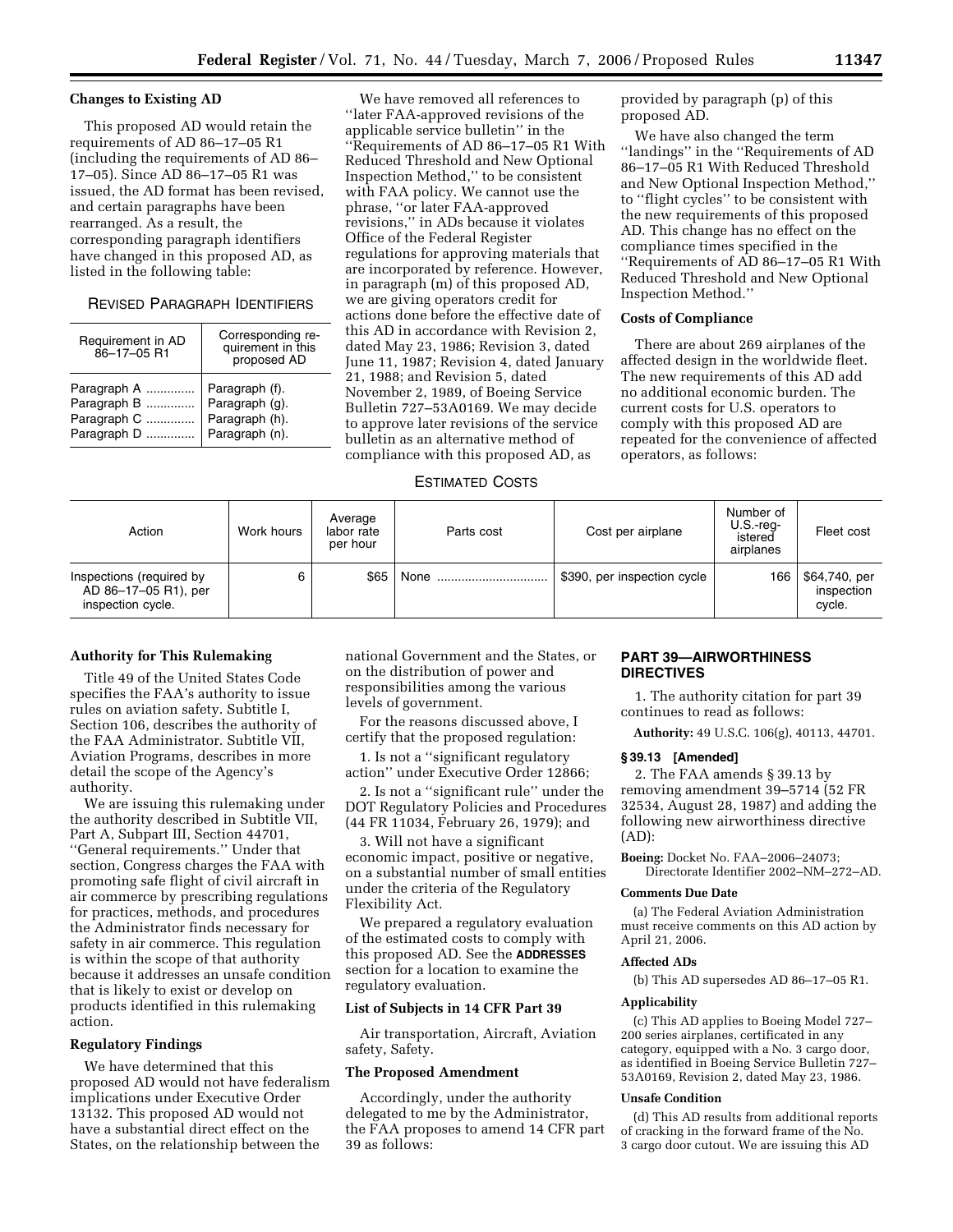to detect and correct cracking of the forward frame and fuselage skin of the No. 3 cargo door cutout, which could result in failure of the frame and consequent rapid decompression of the airplane.

#### **Compliance**

(e) You are responsible for having the actions required by this AD performed within the compliance times specified, unless the actions have already been done.

### **Requirements of AD 86–17–05 RL With Reduced Threshold and New Optional Inspection Method**

#### *Inspections*

(f) At the earlier of the times specified in paragraphs (f)(1) and (f)(2) of this AD: Do a penetrant or detailed inspection of the forward frame of the No. 3 cargo door cutout for cracking, in accordance with paragraph C. of the Accomplishment Instructions of Boeing Service Bulletin 727–53A0169, Revision 2, dated May 23, 1986. After the effective date of this AD, the penetrant or detailed inspection must be done in accordance with paragraph 3.B.3. of the Accomplishment Instructions of Boeing Service Bulletin 727–53A0169, Revision 6, dated September 28, 2002. If any cracking is found, repair in accordance with paragraph (h) or (l) of this AD, as applicable. Repeat the inspection at intervals not to exceed 2,200 flight cycles, until the preventative modification specified in paragraph (n) of this AD is done.

(1) Within the next 300 flight cycles after September 3, 1987 (the effective date of AD 86–17–05 R1), or prior to accumulating 29,000 total flight cycles, whichever occurs later, unless accomplished within the last 1,900 flight cycles.

(2) Prior to accumulating 18,000 total flight cycles, or within 2,200 flight cycles after the effective date of this AD, whichever occurs later.

(g) At the earlier of the times specified in paragraphs (g)(1) and (g)(2) of this AD: Do a detailed inspection of the forward frame of the No. 3 cargo door cutout for cracking, in accordance with paragraphs D. and E. of the Accomplishment Instructions of Boeing Service Bulletin 727–53A0169, Revision 2, dated May 23, 1986. After the effective date of this AD, the detailed inspection must be done in accordance with paragraphs 3.B.4. and 3.B.5. of the Accomplishment Instructions of Boeing Service Bulletin 727– 53A0169, Revision 6, dated September 28, 2002. If any cracking is found, repair in accordance with paragraph (h) or (l) of this AD, as applicable. Repeat the inspection at intervals not to exceed 2,200 flight cycles, until the preventative modification specified in paragraph (n) of this AD is done.

(1) Within the next 300 flight cycles after September 3, 1987, or prior to accumulating 35,000 total flight cycles, whichever occurs later, unless accomplished within the last 1,900 flight cycles.

(2) Prior to accumulating 18,000 total flight cycles, or within 2,200 flight cycles after the effective date of this AD, whichever occurs later.

#### *Repair*

(h) Before further flight, repair any crack in the forward frame of the No. 3 cargo door cutout found before the effective date of this AD during any inspection required by paragraph (f) or (g) of this AD, in accordance with paragraph G. of the Accomplishment Instructions in Boeing Service Bulletin 727– 53A0169, Revision 2, dated May 23, 1986. Repeat the inspections specified in paragraphs (f) and (g) of this AD at intervals not to exceed 2,200 flight cycles, for all areas of the forward frame not covered by the repair, in accordance with the Accomplishment Instructions of paragraphs C., D., and E. of Boeing Service Bulletin 727– 53A0169, Revision 2, dated May 23, 1986.

#### **New Requirements of This AD**

## *Inspection of Repairs of the Frame Done Before the Effective Date of the AD*

(i) For any repair to the forward frame of the No. 3 cargo door cutout done, as required by paragraph (h) of this AD, before the effective date of this AD: Within 18,000 flight cycles following the repair, or 2,200 flight cycles after the effective date of this AD, whichever occurs later, do a detailed inspection of the repair for cracking in accordance with the Accomplishment Instructions of Boeing Service Bulletin 727– 53A0169, Revision 6, dated September 28, 2002. Thereafter, repeat the inspection at intervals not to exceed 2,200 flight cycles, until the preventative modification specified in paragraph (n) of this AD is done.

**Note 1:** For the purposes of this AD, a detailed inspection is: ''An intensive examination of a specific item, installation, or assembly to detect damage, failure, or irregularity. Available lighting is normally supplemented with a direct source of good lighting at an intensity deemed appropriate. Inspection aids such as mirror, magnifying lenses, etc., may be necessary. Surface cleaning and elaborate procedures may be required.''

## *New Inspections of Skin Surrounding the Frame*

(j) Prior to the accumulation of 18,000 total flight cycles, or within 2,200 flight cycles after the effective date of this AD, whichever occurs later: Do a penetrant or detailed inspection for cracking of the fuselage skin of the No. 3 cargo door cutout between stringers S–24 and S–27, in accordance with paragraph 3.B.3. of the Accomplishment Instructions of Boeing Service Bulletin 727– 53A0169, Revision 6, dated September 28, 2002. Repeat the inspection at intervals not to exceed 2,200 flight cycles, until the preventative modification specified in paragraph (n) of this AD is done.

### *Repair of Cracked Skin*

(k) If any crack is found in the fuselage skin during any inspection required by paragraph (j) of this AD: Before further flight, repair the crack using a method approved in accordance with the procedures specified in paragraph (p) of this AD.

*Repair of Cracked Frames and Post-Repair Inspections* 

(l) If, after the effective date of this AD, any crack is found in the forward frame of the No. 3 cargo door cutout during any inspection required by paragraph  $(f)$ ,  $(g)$ , or  $(i)$  of this AD: Before further flight, do the actions specified in paragraph  $(l)(1)$ ,  $(l)(2)$ , or  $(l)(3)$  of this AD, as applicable. Inspect the repair within 18,000 flight cycles following the repair, in accordance with paragraphs 3.B.4. and 3.B.5. of the Accomplishment Instructions of Boeing Service Bulletin 727– 53A0169, Revision 6, dated September 28, 2002. Thereafter, repeat the inspections at intervals not to exceed 2,200 flight cycles, until the preventative modification specified in paragraph (n) of this AD is done.

(1) If cracks have not severed the inner flange, do an interim repair using a method approved in accordance with the procedures specified in paragraph (p) of this AD.

(2) Repair the crack in accordance with paragraph 3.B.7.b. of the Accomplishment Instructions of Boeing Service Bulletin 727– 53A0169, Revision 6, dated September 28, 2002.

(3) Replace the cracked segment of the frame with a new or serviceable component and install the frame reinforcement preventative modification, in accordance with paragraph 3.B.7.c. of the Accomplishment Instructions of Boeing Service Bulletin 727–53A0169, Revision 6, dated September 28, 2002. This action terminates the requirements of this AD.

#### *Repairs Done According to Previous Issues of the Service Bulletin*

(m) Inspections and repairs done before the effective date of this AD in accordance with Boeing Service Bulletin 727–53A0169, Revision 2, dated May 23, 1986; Revision 3, dated June 11, 1987; Revision 4, dated January 21, 1988; and Revision 5, dated November 2, 1989, are acceptable for compliance with the corresponding requirements of paragraphs (h), (k), and (l) of this AD, as applicable.

### *Terminating Modification Required by AD 90–06–09*

(n) At the same time as the applicable inspections provided in paragraphs (f), (g) (i), and (j) of this AD are accomplished, doing the frame reinforcement preventative modification required by paragraph A. of AD 90–06–09 or the frame reinforcement preventative modification specified in Figure 2 of Boeing Service Bulletins 727–53A0169, Revision 5, dated November 2, 1989; and Revision 6, dated September 28, 2002; terminates the requirements of this AD. Paragraph A. of AD 90–06–09 references Boeing Document D6–54860, Revision C, dated December 11, 1989, ''Aging Airplane Structural Modification Program—Model 727'' as the appropriate source of service information for accomplishing the frame reinforcement preventative modification (along with numerous other structural modifications required by paragraph A. of AD 90–06–09).

#### *Information Submission*

(o) Although the service bulletins referenced in this AD specify to submit